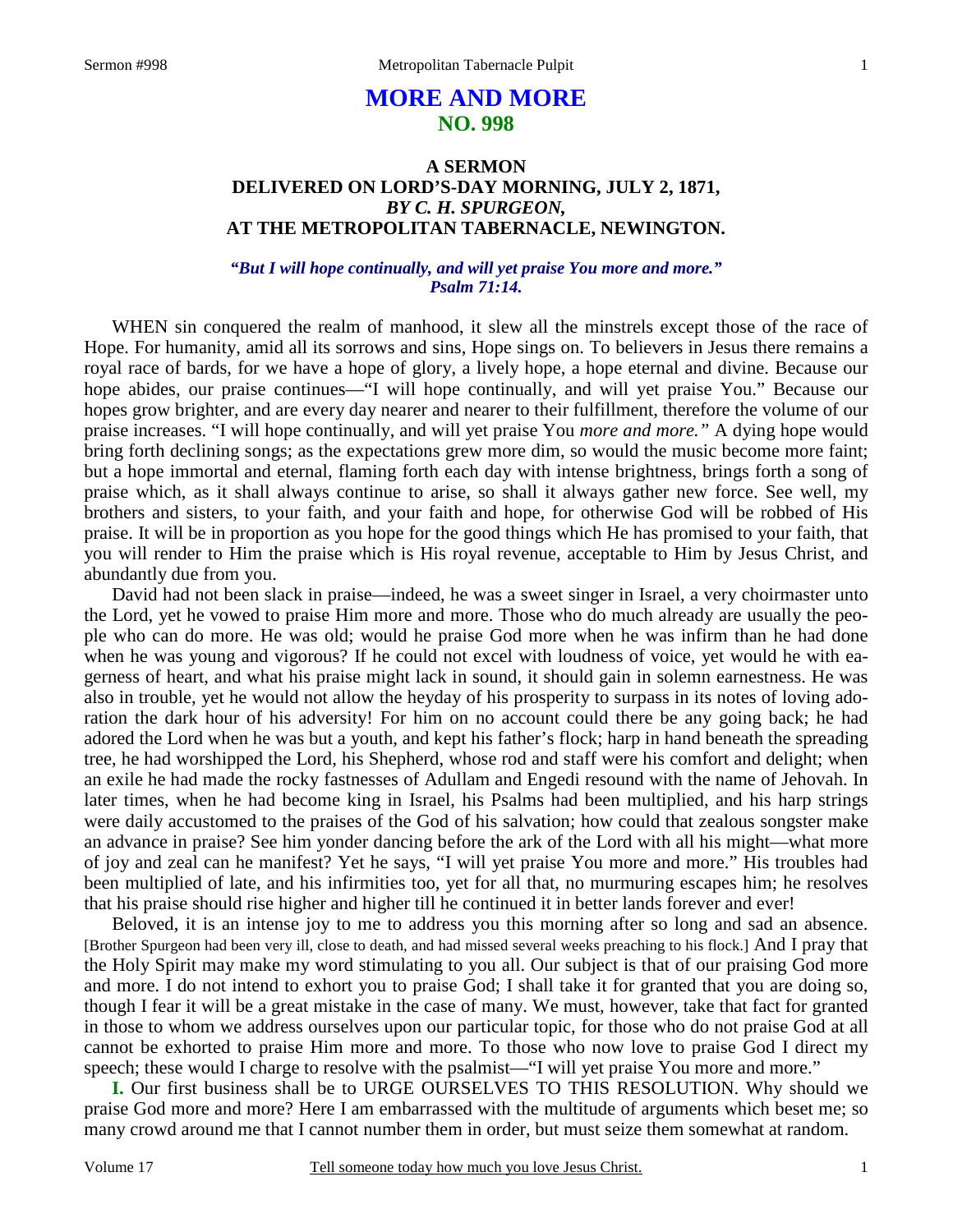It is humbling to remember that we may very well praise God more than we have done, for *we have praised Him very little as yet*. What we have done, as believers, in glorifying God is far, far short of His due; upon personal consideration we shall each admit this. Think my dear brothers and sisters, what the Lord has done for you. Some years ago you were in your sin, and death, and ruin; He called you by His grace; you were under the burden and curse of sin; He delivered you. Did you not expect, in the first joy of pardon, to have done more for Him—to have loved Him more—to have served Him better? What are the returns which you have made for the gifts which you have received? Are they at all fitting or adequate? I look at a field loaded with precious grain and ripening for the harvest; I hear that the farmer has expended so much in rent, so much upon the plowing, so much upon enriching the soil, so much for seed, so much more for necessary weeding; there is the harvest, and it yields a profit; he is contented. But I see another field; it is my own heart, and, my brothers and sisters, yours is the same. What has the great Husbandman done for it? He has reclaimed it from the wild waste by a power no less then omnipotent; He has hedged it, plowed it, and cut down the thorns; He has watered it as no other field was ever watered, for the bloody sweat of Christ has bedewed it to remove the primeval curse! God's own Son has given Himself that this barren waste may become a garden. What has been done it would be difficult to add up; what more could have been done, none can say. Yet what is the harvest? Is it adequate to the labor expended? Is the tillage remunerative? I am afraid if we cover our faces, or if a blush shall serve us instead of a veil, it will be the best reply to the question. Here and there a withered ear is a poor recompense for the tillage of infinite love; let us, therefore, be shamed into a firm resolve, and say with resolute spirit—"By the good help of infinite grace, I, at any rate, having been so great a laggard, will quicken my pace; I will yet praise You more and more."

Another argument which presses upon my mind is this, that where we have praised God up till now, *we have not found the service to be weariness to ourselves, but it has always been to us both a profit and a delight*. I would not speak falsely even for God, but I bear my testimony that the happiest moments I have ever spent have been occupied with the worship of God. I have never been so near heaven as when adoring before the eternal throne. I think every Christian will bear like witness. Among all the joys of earth, and I shall not depreciate them, there is no joy comparable to that of praise! The innocent mirth of the fireside, the chaste happiness of household love, even these are not to be mentioned side by side with the joy of worship—the rapture of drawing near to the Most High! Earth at her best yields but water, but this divine occupation is as the wine of Cana's marriage feast; the purest and most exhilarating joy is the delight of glorifying God, and so anticipating the time when we shall enjoy Him forever! Now, brothers and sisters, if God's praise has been no wilderness to you, return to it with zest and ardor, and say, "I will yet praise You more and more." If any suppose that you grow weary with the service of the Lord, tell them that His praise is such freedom, such recreation, such joy, that you desire never to cease from it! As for me, if men call God's service slavery, I desire to be such a bond slave forever, and would gladly be branded with my Master's name indelibly! I would have my ear bored to the doorpost of my Lord's house, and go no more out; my soul joyfully sings—

# *"Let Your grace, Lord, like a fetter, Bind my wandering heart to You."*

This to me shall be ambition—to be more and more subservient to the divine honor! This shall be gain to be *nothing* for Christ's sake! This my all in all—to praise You, my Lord, as long as I have any being!

A third reason readily suggests itself. We ought surely to praise God more today than at any other previous day because *we have received more of His mercies*. Even of temporal favors we have been large partakers; begin with these, and then rise higher. Some of you, dear brothers and sisters, may well be reminded of the great temporal mercies which have been lavished upon you. You are today in a similar state with Jacob when he said, "With my staff I passed over this Jordan, and now I am become two bands." When you first left your father's house to follow a toilsome occupation, you had a scant enough purse, and but poor prospects; but where are you now as to temporal circumstances and position? How highly God has favored some of you! Joseph has risen from the dungeon to the throne! David has gone up from the sheepfolds to a palace! Look back to what you were and give the Lord His due; He lifts up the poor from the dust, and sets them among princes; you were unknown and insignificant, and now His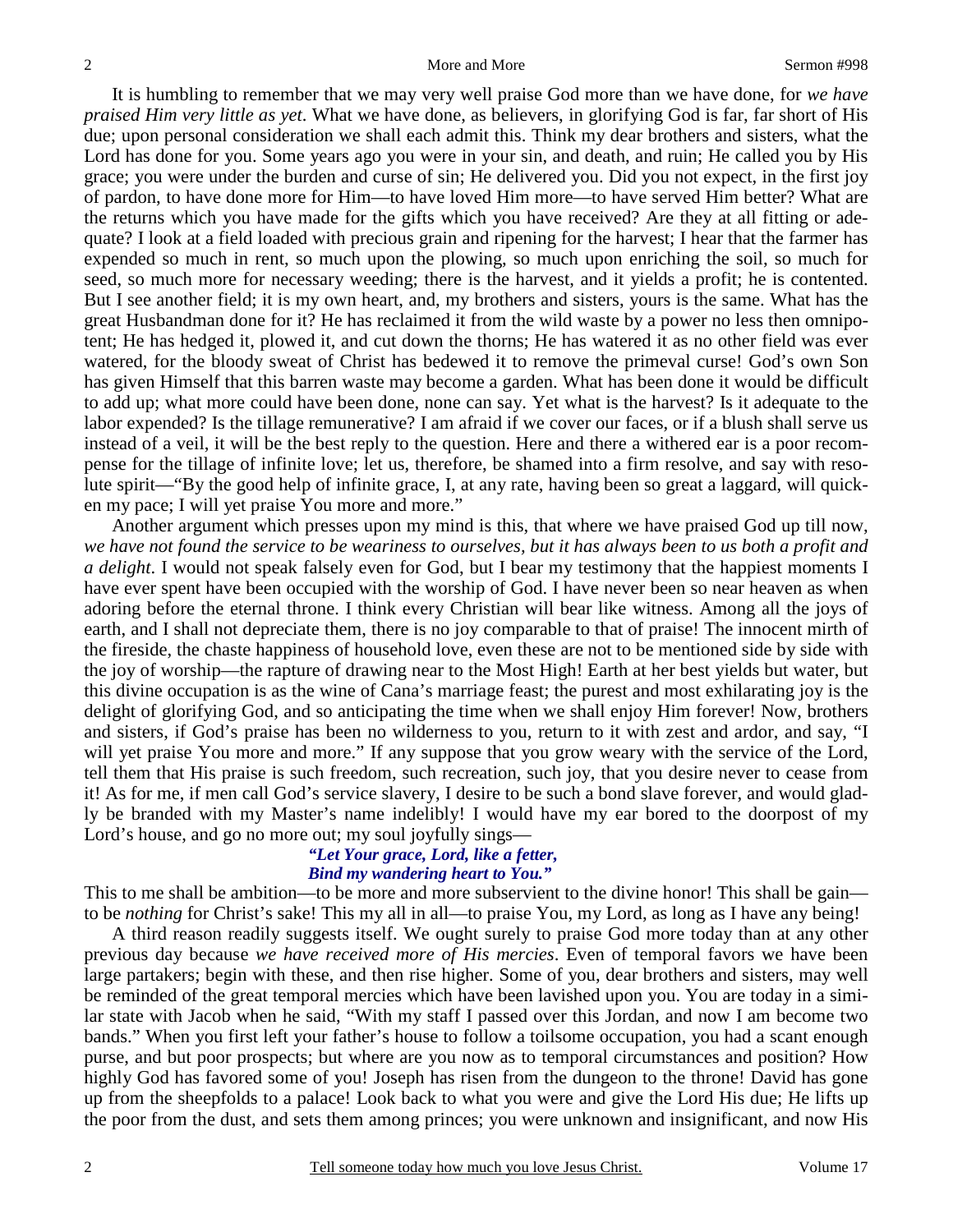#### Sermon #998 More and More

mercy has placed you in prominence and esteem. Is this nothing? Do you despise the bounty of heaven? Will you not praise the Lord more and more for this? Surely you should do so, and *must* do so, or else feel the withering curse which blasts ingratitude wherever it dwells! Perhaps divine providence has not dealt with you exactly in that way, but with equal goodness and wisdom has revealed itself to you in another form. You have continued in the same sphere, in which you commenced life, but you have been enabled to pursue your work, have been preserved in health and strength; you have been supplied with food and clothes, and what is best, you have been blessed with a contented heart and a gleaming eye. My dear friend, are you not thankful? Will you not praise your heavenly Father more and more? We ought not to overestimate temporal mercies so as to become worldly, but I am afraid there is a greater likelihood of our underestimating them and becoming ungrateful; we must beware of so underestimating them as to lessen our sense of the debt in which they involve us before God. We speak sometimes of great mercies. Come now, I will ask you a question: can you count your great mercies? I cannot count mine; perhaps you think the numeration easy! I find it endless. I was thinking the other day, and I will venture to confess it publicly, what a great mercy it was to be able to turn over in bed. Some of you smile, perhaps; yet I do not exaggerate when I say I could almost clap my hands for joy when I found myself able to turn in bed without pain. This day, it is to me a very great mercy of God to be able to stand upright before you! We carelessly imagine that there are but a score or two of great mercies—such as having our children about us, or enjoying health and so on; but in trying times we see that innumerable minor matters are also great gifts of divine love, and entail great misery when withdrawn. Sing, then, as you draw water at the nether springs, and as the brimming vessels overflow! Praise the Lord yet more and more!

But ought we not to praise God more and more when we think of our *spiritual* mercies? What favors have we received of this higher sort! Ten years ago you were bound to praise God for the covenant mercies you had even then enjoyed; but now, how many more have been bestowed upon you? How many cheerings amid darkness? How many answers to prayer? How many directions in dilemma? How many delights of fellowship? How many helps in service? How many successes in conflict? How many revelations of infinite love? To adoption there has been added all the blessings of rights to inheritance; to Justification all the security of acceptance; to conversion, all the energies of indwelling. And remember, as there was no silver cup in Benjamin's sack but Joseph put it there, so there was no spiritual good in you till the Lord of mercy *gave* it to you! Therefore, praise the Lord; louder and louder yet be the song! Praise Him on the high-sounding cymbals! Since we cannot hope to measure His mercies, let us immeasurably praise our God! "I will yet praise You more and more."

Let us now go on a little farther. We have been *proving through a series of years the faithfulness, immutability, and veracity of our God—proving these attributes by our sinning against God and their* bearing the strain of our misbehavior; proving them by the innumerable benefits which the Lord has bestowed upon us. Shall all this experience end in no result? Shall there be no advance in gratitude where there is such an increase in obligation? God is so good that every *moment* of His love demands a *life* of praise!

It should never be forgotten that *every Christian, as he grows in grace, should have a loftier idea of God*. Our highest conception of God falls infinitely short of His glory, but an advanced Christian enjoys a far clearer view of what God is than he had at the first. Now, the greatness of God is always a claim for praise. "Great is the Lord, and"—what follows?—"greatly to be praised." If, then, God is greater to me than He was, let my praise be greater! If I think of Him now more tenderly as my Father, if I have a clearer view of Him in the terror of His Justice; if I have a clearer view of the splendors of His Wisdom by which He devised the atonement; if I have larger thoughts of His eternal, immutable love; let every advance in knowledge compel me to say, "I will yet praise You more and more." I heard of You by the hearing of the ear, but now my eyes see You; therefore while I abhor myself in dust and ashes, my praise shall rise yet more loftily! Up to Your throne shall my song ascend! I did but see as it were the skirts of Your garment, but You have hidden me in the cleft of the rock, Christ Jesus, and made Your glory pass before me! And now will I praise You even as the seraphs do, and vie with those before the throne in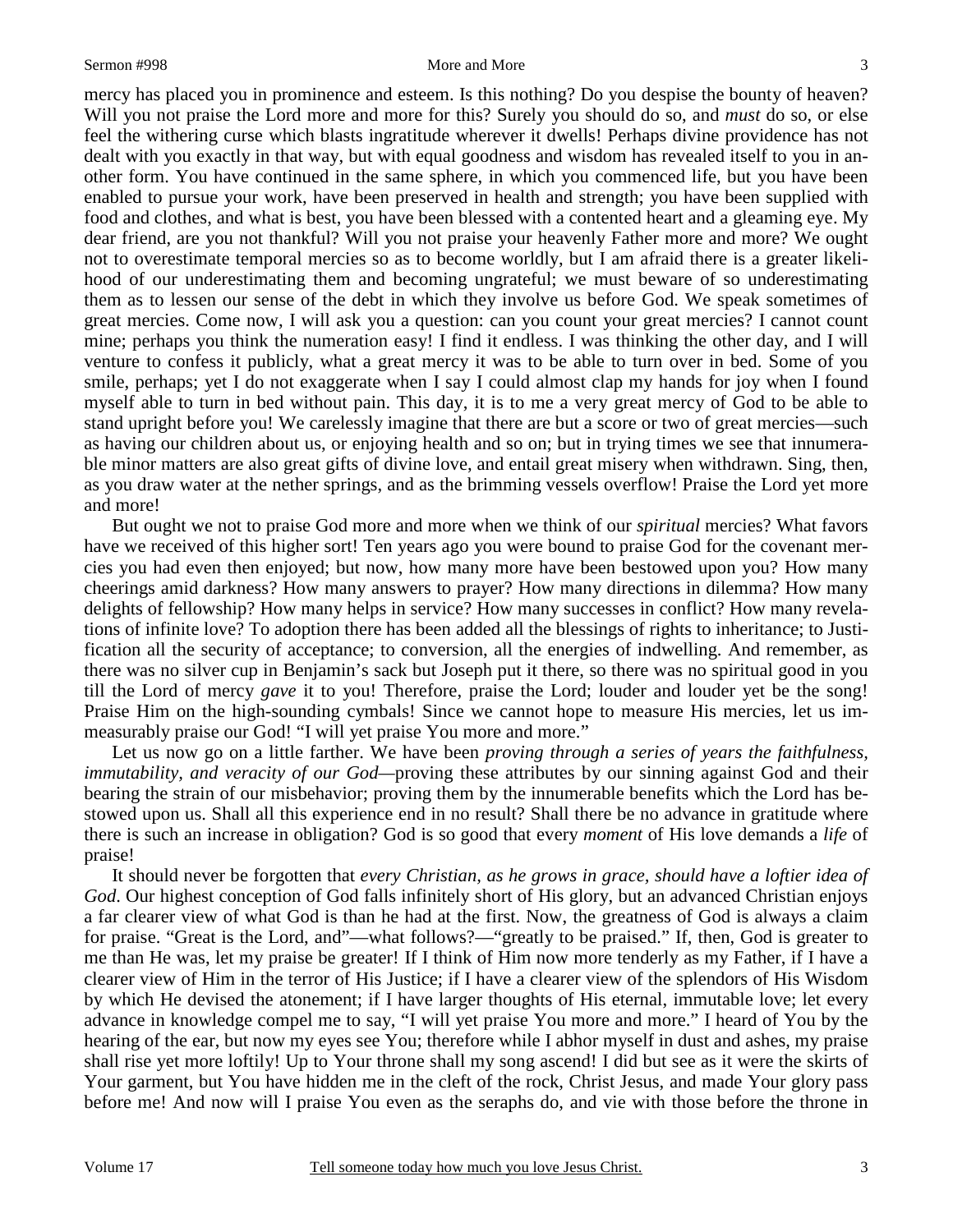magnifying Your name! We learn but little in Christ's school if the practical result of it all is not to make us cry—"I will yet praise You more and more."

Still culling here and there a thought out of thousands, I would remind you that it is a good reason for praising God more as *we are getting nearer to the place where we hope to praise Him world without end, after a perfect sort!* Never have we made these walls ring more joyously than when we have united in singing of our Father's House on high, and the tents pitched—

## *"A day's march nearer home."*

Heaven is indeed the only home of our souls, and we shall never feel that we have come to our rest till we have reached its mansions; one reason why we shall be able to rest in heaven is because we shall there be able to perpetually achieve the objective of our creation. Am I nearer heaven? Then I will be doing more of the work which I shall do in heaven; I shall soon use the harp—let me be carefully tuning it, let me rehearse the hymns which I shall sing before the throne, for if the words in heaven shall be sweeter and more rich than any that poets can put together here, yet the essential song of heaven shall be the same as that which we present to Jehovah here below—

### *"They praise the Lamb in hymns above, And we in hymns below."*

The essence of their praise is gratitude that He should bleed; it is the essence of *our* praise, too. They bless Immanuel's name for undeserved favors bestowed upon unworthy ones, and we do the same. My aged brothers and sisters, I congratulate you, for you are almost Home! Be yet fuller of praise than ever! Quicken your footsteps as the glory land shines more brightly; you are close to the gates of pearl! Sing on, dear brothers and sisters though infirmities increase, and let the song grow sweeter and louder until it melts into the infinite harmonies!

Do I need to give another reason why we should praise God more and more? If I do, I would throw this one into the scale, that surely at this present juncture we ought to be more earnest in the praise of God, because *God's enemies are very earnest in laboring to dishonor Him*. These are times when scoffers are boundlessly impudent; did it not make your blood chill when you heard revolutionists in unhappy Paris talk of having "demolished God"? It struck me as almost a sadder thing when I read the proposition of one of their philosophers who would have them become religious again—that they should bring God back again for ten years at least; an audacious recommendation as blasphemously impertinent as the insolence which had proclaimed the triumph of atheism! But we need not look across the Channel perhaps they speak more honestly on that side than we do here, for among us we have abounding infidelity which pretends to reverence Scripture while it denies its most plain teachings; and we have what is quite as bad—a superstition which thrusts Christ aside for the human priest, and makes the *sacraments* everything, and simple trust in the great atonement to be as nothing! Now, my beloved, those who hold these views are not sleepers, nor do they relax their efforts; we may be very quiet and lukewarm about religion (alas, that we should be)—but these persons are earnest propagators of their faith, or no faith, and they compass sea and land to make one proselyte. As we think of these busy servants of Satan, we ought to chide ourselves and say—"Shall Baal be diligently served, and Jehovah have such a sleepy advocate? Be stirred, my soul! Awake, my Spirit! Awaken at once, and praise your God more and more!"

But, indeed, while I give you these few arguments out of many that come to my mind, the thought cheers my spirit that with those of you who know and love God, there is little need for me to mention reasons, for your own souls are hungering and thirsting to praise Him. If you are debarred for a little time from the public service of God, you pant for the assemblies of God's house, and envy the swallows that build their nests beneath the eaves. If you are unable to accomplish service which you were accustomed to perform for Christ's church, the hours drag very wearily along. As the Master found it His meat and His drink to do the will of Him who sent Him, so when you are unable to do that will, you are like a person deprived of his meat and drink, and an insatiable hunger grows upon you. O Christian brothers and sisters, do you not pant to praise God? I am sure you feel now—"O that I could praise Him better!" You are, perhaps, in a position in which you have work to do for Him, and your heart is saying, "How I wish I could do this work more thoroughly to His praise!" Or possibly you are in such a condi-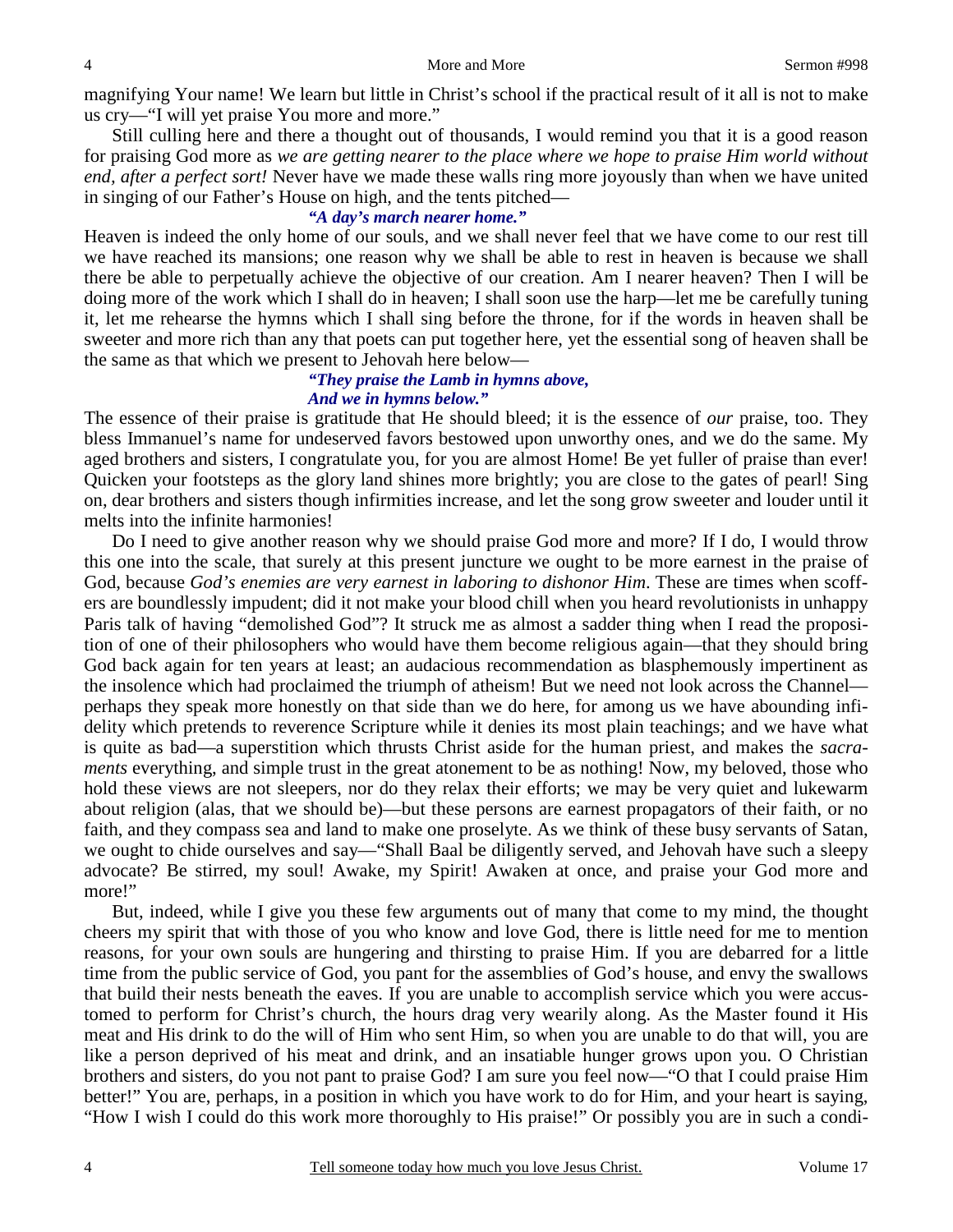#### Sermon #998 More and More

tion of life that it is little you *can* do, and you often wish God would make a change for you—not that it should be one more full of comfort, but one in which you could be more serviceable. Above all, I know you wish you were rid of sin and everything which hinders your praising God more and more. Well, then, I need not argue—for your own heart pleads the holy cause!

Allow me to conclude this head with a fact that illustrates the point. I know one who has been long privileged to lift his voice in the choir of the great King; in that delightful labor there are none happier than he; the longer he was engaged in the work, the more he loved it. Now, it came to pass that on a certain day this songster found himself shut out of the choir—he would have entered to take his part, but he was not permitted. Perhaps the King was angry. Perhaps the songster had sung carelessly. Perhaps he had acted unworthily in some other matter. Or possibly his Master knew that his song would grow more sweet if he were silenced for a while. How it was I know not, but this I know, that it caused great searching of heart, and often this chorister begged to be restored, but he was as often repulsed, and somewhat roughly, too. I think it was more than three months that this unhappy songster was kept in enforced silence with fire in his bones and no vent for it! The royal music went on without him; there was no lack of song, and in this he rejoiced, but he longed to take his place again. I cannot tell you how eagerly he longed. At last the happy hour arrived, the King gave his permission—he might sing again. The songster was full of gratitude, and I heard him say—*you shall hear him say it*—"My Lord, since I am again restored, I will hope continually, and will yet praise You more and more."

**II.** Now let us turn to another point. Let us in the Spirit's strength DRIVE AWAY THAT WHICH HINDERS US FROM PRAISING GOD MORE AND MORE.

One of the deadliest things is *dreaminess* or sleepiness. A Christian readily falls into this state; I notice it even in the public congregation; very often the whole service is gone through mechanically. That same dreaminess falls upon many professors, and abides with them; and instead of praising God more and more, it is as much as ever they can do to keep up the old strain, and barely that. Let us shake ourselves from all such sleep! Surely if there were any service in which a man should be altogether and wholly awake, it is in praising and magnifying God! Can you imagine a sleepy seraph before the throne of Jehovah, or a cherub nodding during sacred song? And shall such an insult to the majesty of heaven be seen on earth? No! Let us say to all that is within us, "Awake! Awake!"

The next hindrance would be *divided objectives*. We cannot, however we may resolve, praise God more and more, if, as we grow older, we allow this world to take up our thoughts. If I say, "I will praise God more and more," and yet I am striking out right and left with projects of amassing wealth, or I am plunging myself into greater business cares unnecessarily, my actions belie my resolutions. Not that we would check enterprise! There are periods in life when a man may be enabled to praise God more and more by extending the boundaries of his business; there are persons, however, whom I have known who have praised God right well in a certain condition, but they have not been content to let well enough alone, and they have been for aggrandizing themselves. And they have had to give up their Sunday school class, or the village station, or attendance at the visiting committee, or some other form of Christian service, because their money-getting demanded all their strength! Beloved, you shall find it small gain if you gain in this world, but lose in praising God; as we grow older, it is wise to concentrate more and more our energies upon the *one* thing, the *only* thing worth living for—the praise of God!

Another great obstacle to praising God more is *self-content*. And this, again, is a condition into which we may very easily fall. Our belief is we must not confess our praise when we may be overheard; we are all very fine fellows indeed; we may confess when we are praying, and at other times that we are miserable sinners, and I daresay we have some belief that it is so; but for all that, there is within our minds the conviction that we are very respectable people, and are doing exceedingly well upon the whole. Why, comparing ourselves with other Christians, it is much to our credit that we are praising God as well as we are! Now I have put this very roughly, but is it not what the heart has said to us at times? Oh, loathsome thought, that a sinner should grow content with himself! Self-satisfaction is the end of progress! Dear friend, why compare yourself with the dwarfs around you? If you must compare yourself with your fellow men, look at the giants of other days! Better still, relinquish the evil habit altogether! Paul tells us it is not wise to compare ourselves among ourselves; look to our Lord and Master who tow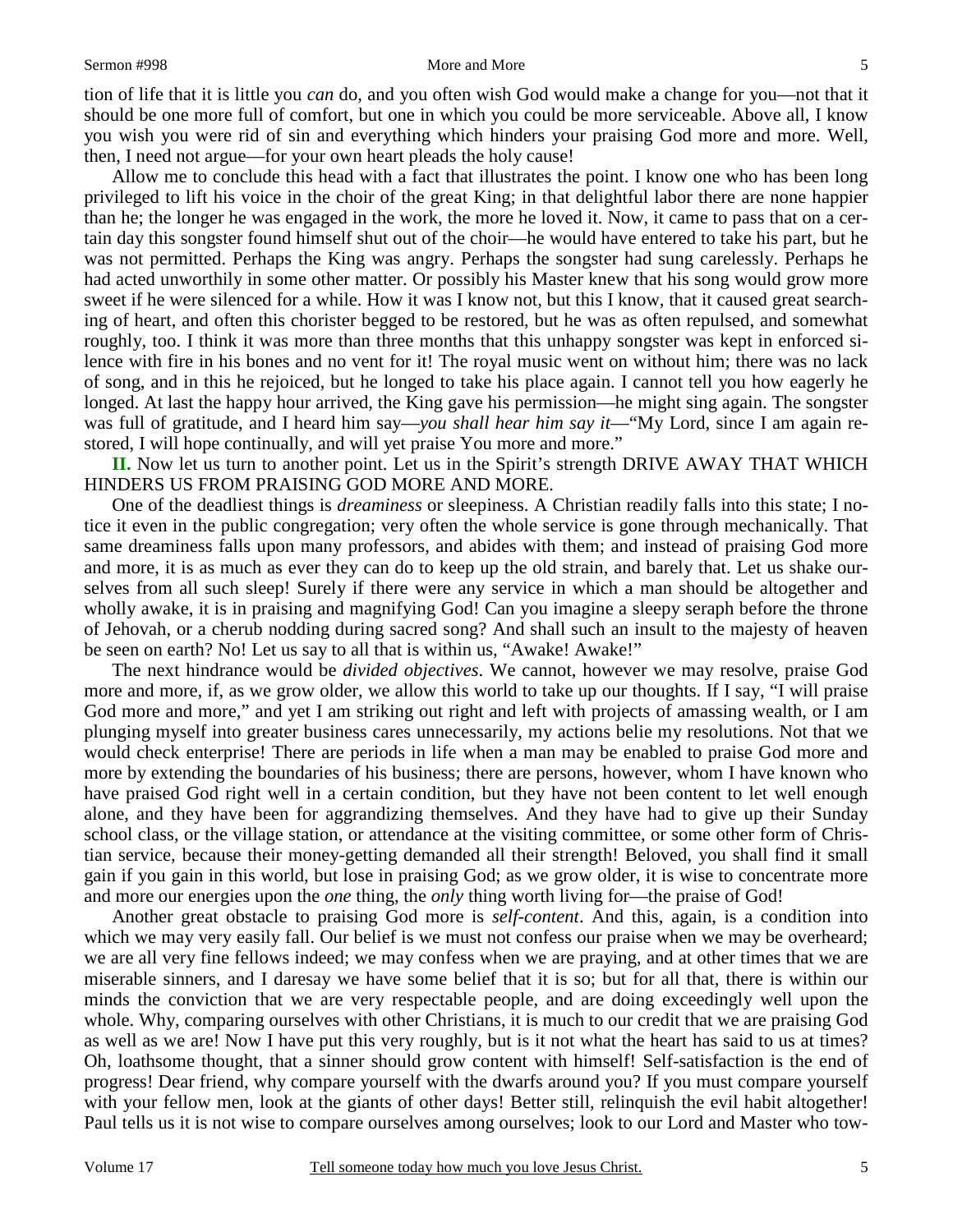ers so high above us in peerless excellence; no, no, we dare not flatter ourselves, but with humble selfcondemnation we resolve to praise the Lord more and more.

To *rest on the past* is another danger as to this matter. We did so much for God when we were young; I occasionally meet with drones in the Christian hive whose boast is that they made a great deal of honey years ago; I see men lying upon their oars today, but they startle me with a description of the impetus they gave to the boat years ago; you should have seen them when they were master-rowers in those former times! What a pity that these brothers and sisters cannot be awakened to do their first works. It would be a gain to the church, but it would be an equal benefit to them! Suppose God should say, "Rest on the past; I gave you great mercies 20 years ago—live on *them."* Suppose the eternal and ever beloved Spirit should say, "I worked a work in you 30 years ago; I withdraw Myself, and I will do no more." What would happen to you then? Yet, my dear brothers and sisters, if you still have to draw afresh upon the eternal fountains, do, I beseech you, praise the ever-blessed source of all!

May God help us then, to shake off all those things which would prevent our praising Him! Possibly there is some afflicted one here, in so low a state, so far pressed by poverty or bodily pain that he is saying—"I cannot praise God more and more; I am ready to despair." Dear brother or sister, may God give you full resignation to His will, and the greater your troubles the sweeter will be your song. I met in an old divine a short but sweet story which touched my heart: A poor widow and her little child were sitting together in great need, both feeling the pinch of hunger, and the child looked up into the mother's face, and said—"Mother, God won't starve us, will He?" "No, my child," said the mother, "I do not think He will." "But, mother," said the child, "if He does, we will still praise Him as long as we live, won't we, mother?" May those who are gray-headed be able to say what the child said, and to carry it out. "Though He slays me, yet will I trust in Him." We have received good at the hands of the Lord—shall we not also receive evil? "The Lord gave, and the Lord has taken away; blessed be the name of the Lord." "I will yet praise You more and more."

**III.** Very briefly LET US APPLY OURSELVES TO THE PRACTICAL CARRYING OUT OF THIS RESOLUTION. I have given you arguments for it, and tried to move away impediments; now for a little help in the performance of it. How shall I begin to praise God more and more? Earnestness says—"I shall undertake some fresh duty this afternoon." Stop dear brothers and sisters! Just a minute! If you want to praise God, would not it be as well, first, to begin with *yourself?* The musician said—"I will praise God better." But the pipes of his instrument were foul; he had better look to them first. If the strings have slipped from their proper tension, it will be well to correct them before beginning the tune.

If we would praise God more, it is *not* to be done as boys rush into a bath—head first; no, prepare yourself—make your heart ready. You need the Spirit's aid to make your soul fit for praising God. It is not every fool's work. Go then, to your chamber—confess the sins of the past, and ask the Lord to give you much more divine grace that you may begin to praise Him. If we would praise God more and more, let us improve our private devotions; God is much praised by really devout prayer and adoration. Sermons are not fruits—they are sowings; true song is fruit. I mean this that the green blade of the wheat may be the sermon, but the wheat ear is the hymn you sing, the prayer in which you unite. The true result of life is praise to God. "The chief end of man," says the catechism, and I cannot put it better, "is to glorify God, and enjoy Him forever"; and when we glorify God in our private devotion we are answering the true end of our being; if we desire to praise God more, we must ask for divine grace that our private devotions may rise to a higher standard. I am more and more persuaded, from my own experience that in proportion to the strength of our private life with God will be the force of our character and the power of our work for God among men. Let us look well to this.

Again, however, I hear the zealous young man or woman saying—"Well, I will attend to what you have said; I will see to private prayer and to heart-work, but I mean to begin some work of usefulness." That is quite right, but wait a little, I want to ask you this question—Are you sure that your own personal conduct in what you call your everyday life has as much of the praise of God in it as it might have? It is all a mistake to think that we must come *here* to praise God; you can praise God in your shops, and in your kitchens, and in your bedrooms; it is all a mistake to suppose that Sunday is the *only day* to praise God! Praise him on Mondays, Tuesdays, Wednesdays, everyday, everywhere; all places are holy to holy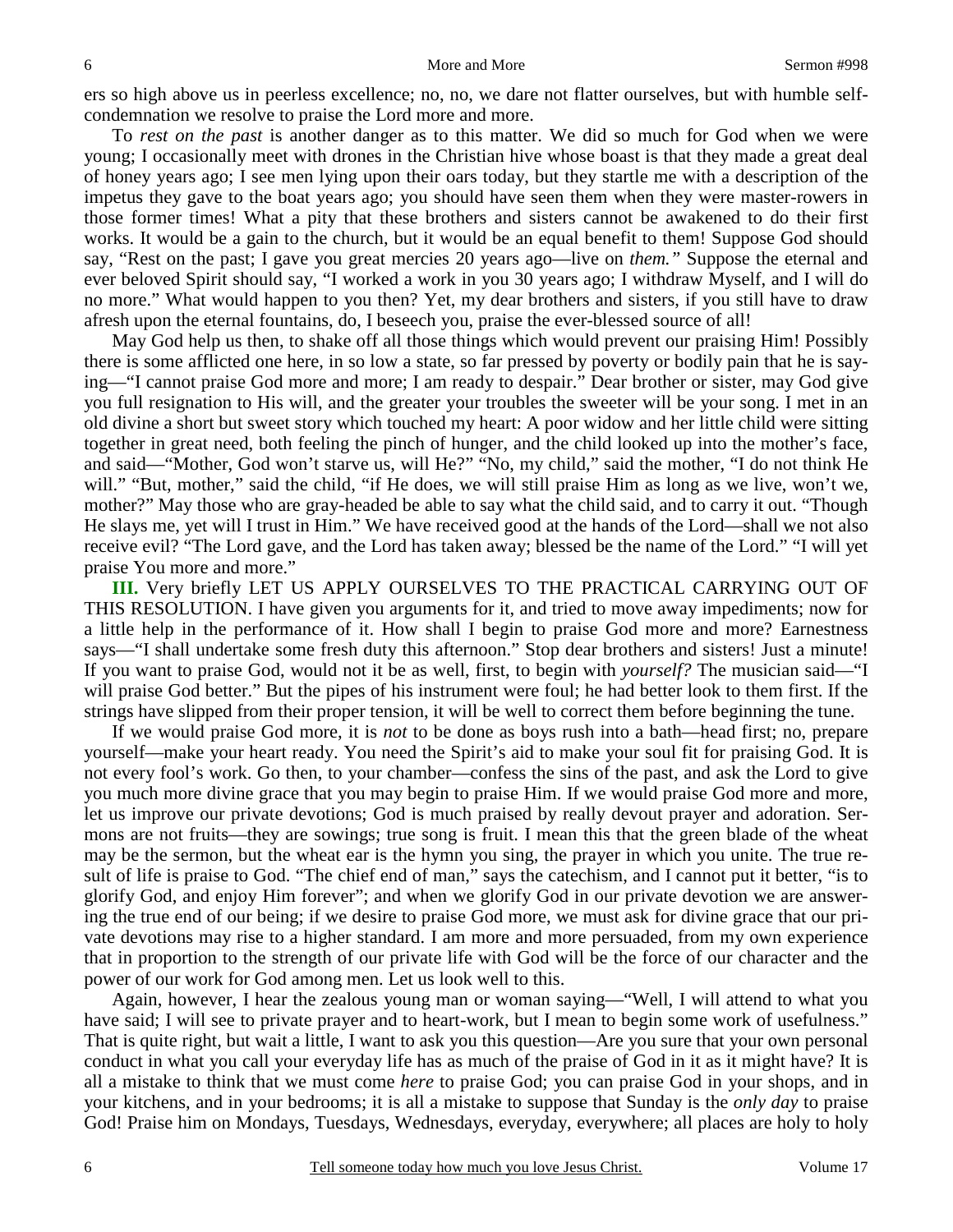people and all engagements holy to holy men if they do them with holy motives—lifting up their hearts to God. And whether a man swings the blacksmith's hammer, or lays his hand upon the plow tail, that is true worship which is done as unto the Lord, and not unto men. I like the story of the servant maid, who, when she was asked on joining the church, "Are you converted?" "I hope so, sir." "What makes you think you are really a child of God?" "Well, Sir, there is a great change in me from what there used to be." "What is that change?" "I don't know, sir, but there is a change in all things; but there is one thing, *I always sweep under the mats now."* Many a time she had hidden the dust under the mat; it was not so now. It is a very excellent reason for believing that there is a change of heart when work is conscientiously done; there is a set of mats in all our houses where we are accustomed to put the dirt away, and when a man gets in his business to sweep from under the mats—you merchants have your mats, you know, when you avoid the evils which custom tolerates, but which God condemns—then you have marks of grace within! Oh, to have a conduct molded by the example of Christ! If any man lived after a holy sort, though he never preached a sermon or even sung a hymn, he would have praised God; and the more conscientiously he acted, the more thoroughly would he have done so.

These inner matters being considered, let us go on to increase our actual and direct service for God; let us do what we have been doing of Christian teaching, visiting, and so on, but in all let us do *more*, give more, and labor more. Who among us is working at his utmost, or giving at his utmost? Let us quicken our speed. Or suppose we are already doing so much that all the time we can possibly spare is fully occupied; let us do what we do *better*. In some Christian churches they do not need more societies, but they need more *force* put into them. You may trip over the sand of the sea shore and scarcely leave an impression, but if you take heavy steps, there is a deep footprint each time. May we, in our service of God, tread heavily and leave deep footprints on the sands of time; whatever you do, do it heartily! Throw yourselves into it! Do it with all your might! "You shall love the Lord your God with all your heart, and with all your soul, and with all your might." Oh, to be enabled to serve God after this fashion—this would be to praise Him more and more! Though I do not say that you can always tell how far a man praises God by the quantity of work that he does for God, yet it is not a bad gauge. It was an old aphorism of Hippocrates, the old physician, that you could judge of a man's heart by his arm; by which he meant that by his pulse he judged of his heart, and as a rule, though there may be exceptions, you shall tell whether a man's heart beats truly to God by the work that he does for God. You, who are doing much, do more! And you, who are doing little, multiply that little, I pray you, in God's strength, and so praise Him more and more!

We would praise God much more if we threw more of His praise into our common conversation—if we spoke more of Him when we are by the way, or when we sit in the house. We would praise Him more and more if we fulfilled our consecration, and obeyed the precept, "Whether therefore you eat, or drink, or whatever you do, do all to the glory of God." We would do well if we added to our godly service more singing; the world sings—the millions have their songs, and I must say the taste of the populace is a very remarkable taste just now as to its favorite songs. They are, many of them, so absurd and meaningless as to be unworthy of an idiot! I would insult an idiot if I could suppose that such songs as people sing nowadays would really be agreeable to him, yet these things will be heard from men, and places will be thronged to listen to hear the stuff. Now, why should we, with the grand Psalms we have of David, with the noble hymns of Cowper, of Milton, of Watts; why should not we sing as well as they? Let us sing the songs of Zion—they are as cheerful as the songs of Sodom any day; let us drown the howling nonsense of Gomorrah with the melodies of the New Jerusalem!

But to conclude, I would that every Christian here would labor to be impressed with the importance of the subject which I have tried to bring before you; and when I say *every Christian,* I may correct myself and say, *every person* here present. "I will yet praise You more and more." Why some of you present have never praised God at all! Suppose you were to die today, and soon you must—where will you go? To heaven? Where would heaven be to you? There can be no heaven for you! They praise God in the only heaven I have ever heard of! The element of heaven is gratitude, praise, adoration—and you do not know anything of this, therefore it would not be possible for God to make a heaven for you! God can do all things except make a sinful spirit happy, or violate truth and Justice. You must either praise God